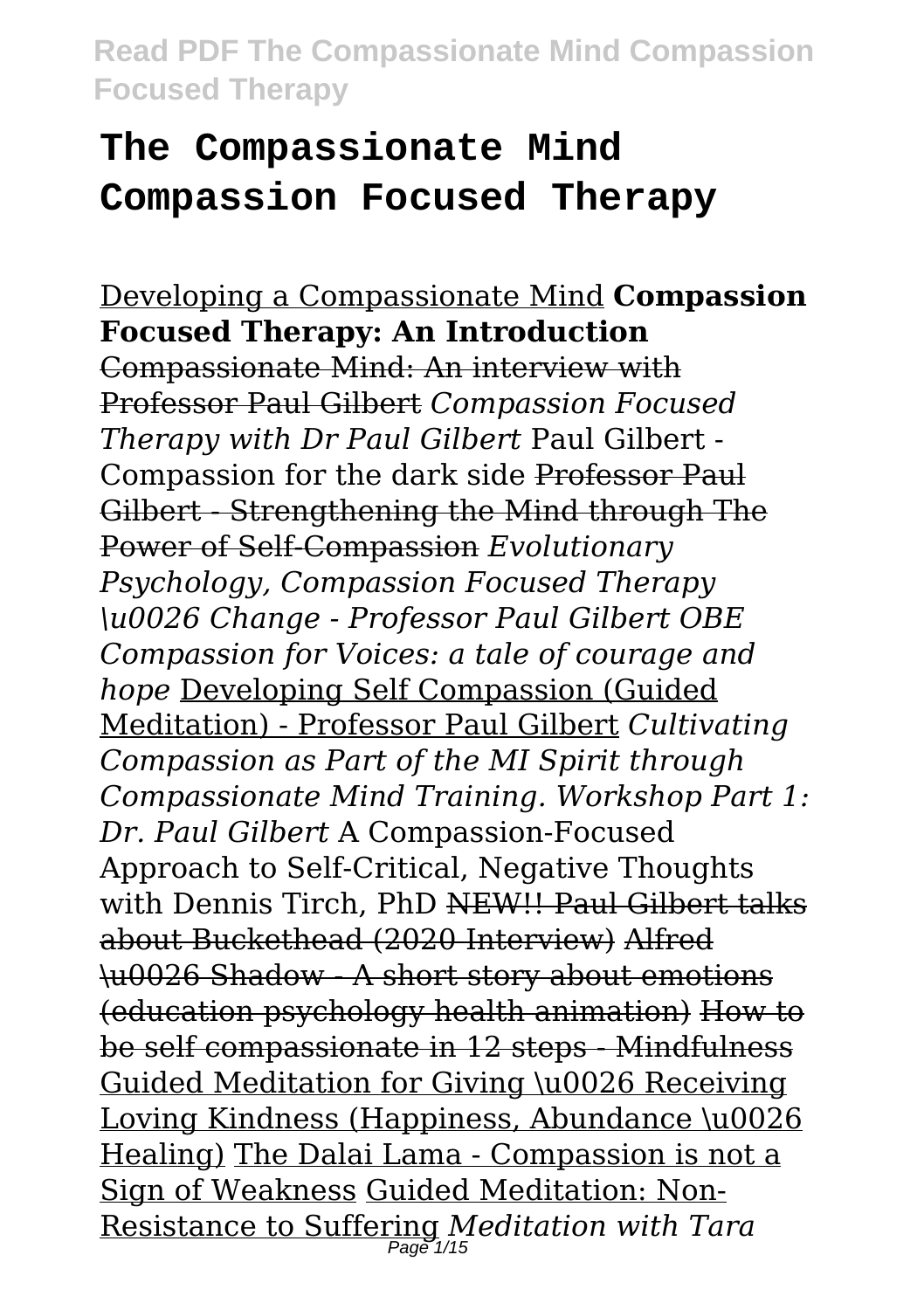*Brach: Developing Self-Compassion* CFT Made Simple Intro Confidence Interview with Paul Gilbert and Rick Hanson Twenty Minute Meditation: Self-Compassion/Metta/Loving-Kindness What is COMPASSION FOCUSED THERAPY? What does COMPASSION FOCUSED THERAPY mean? *Paul Gilbert: How Mindfulness Fosters Compassion* Overcoming Shame - An EFT Tapping Session to Support Healing Toxic Shame **What is Compassion Focused Therapy (CFT)** [English audio] Paul Gilbert: Evolución, Cultura y Compasión The Conscious Perspective (#27) with Frank Yang *Compassion Fatigue: A Compassionate Mind Perspective Compassionate Letter Writing: Compassion Focused Therapy Exercise*

The Compassionate Mind Compassion Focused Learning to focus on that and develop a selfsoothing system is key to good mental health and to developing the compassionate mind. The second part of the book goes into various meditation and other techniques you can use to calm yourself down.

The Compassionate Mind (Compassion Focused Therapy ...

The Compassionate Mind explains the evolutionary and social reasons why our brains react so readily to threats - and reveals how our brains are also hardwired to respond to kindness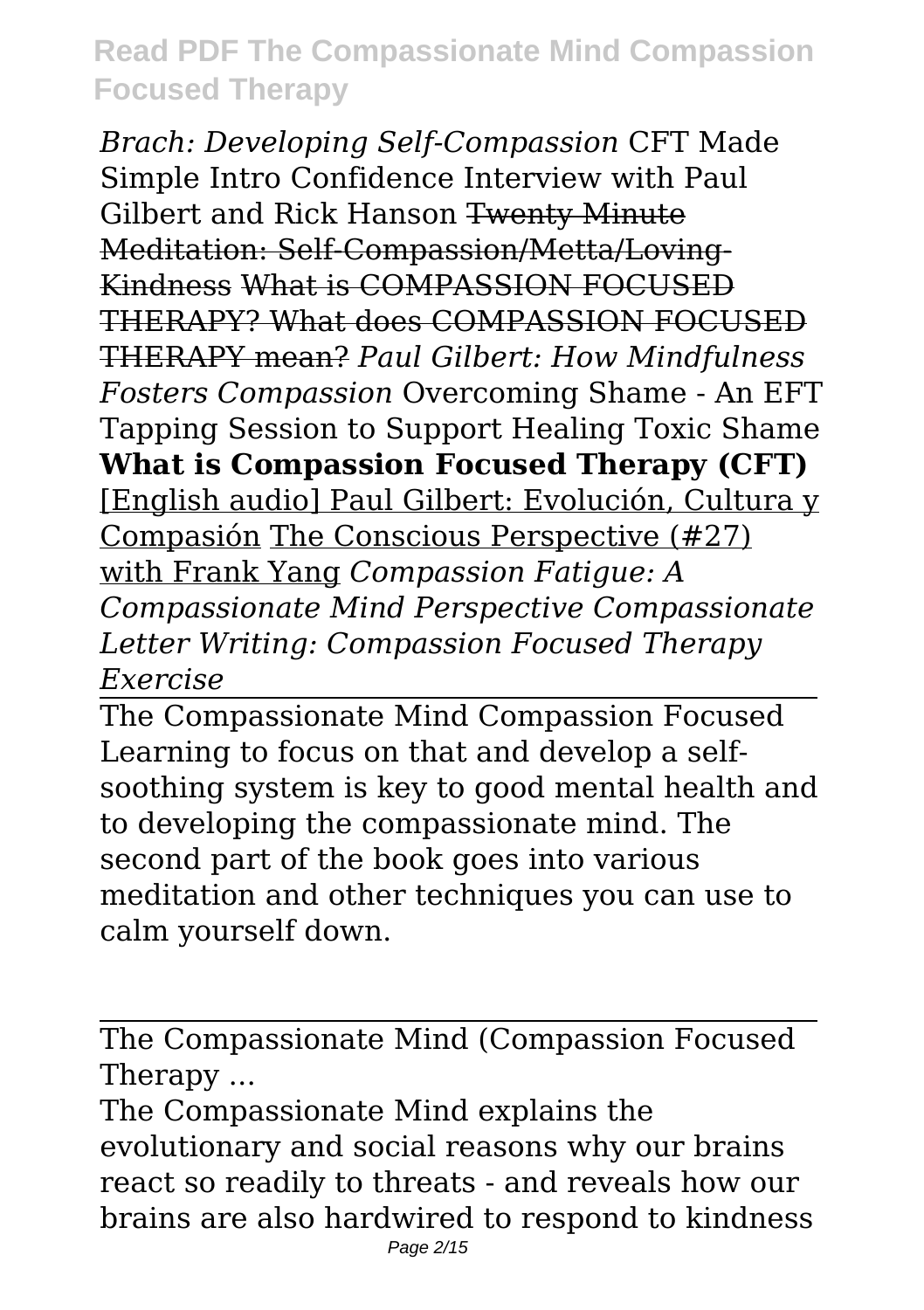and compassion. Research has found that developing kindness and compassion for ourselves and others builds our confidence, helps us create meaningful, caring relationships and promotes physical and mental health.

The Compassionate Mind (Compassion Focused Therapy ...

The compassion-focused therapy (CFT) based program in The Compassionate-Mind Guide to Overcoming Anxiety will help you learn to be kinder to yourself while you soothe your anxious impulses. Complete with worksheets, exercises, and meditation practices, this book includes everything you need to learn mindfulness and compassion-focused skills for redirecting your anxious thoughts and allowing yourself to enjoy a more peaceful life.

The Compassionate-Mind Guide to Overcoming Anxiety: Using ...

The Compassionate Mind Foundation promotes an evolution and neuroscience informed approach to compassion which now forms the basis of a psychotherapy (Compassion Focused Therapy) and Compassionate Mind Training.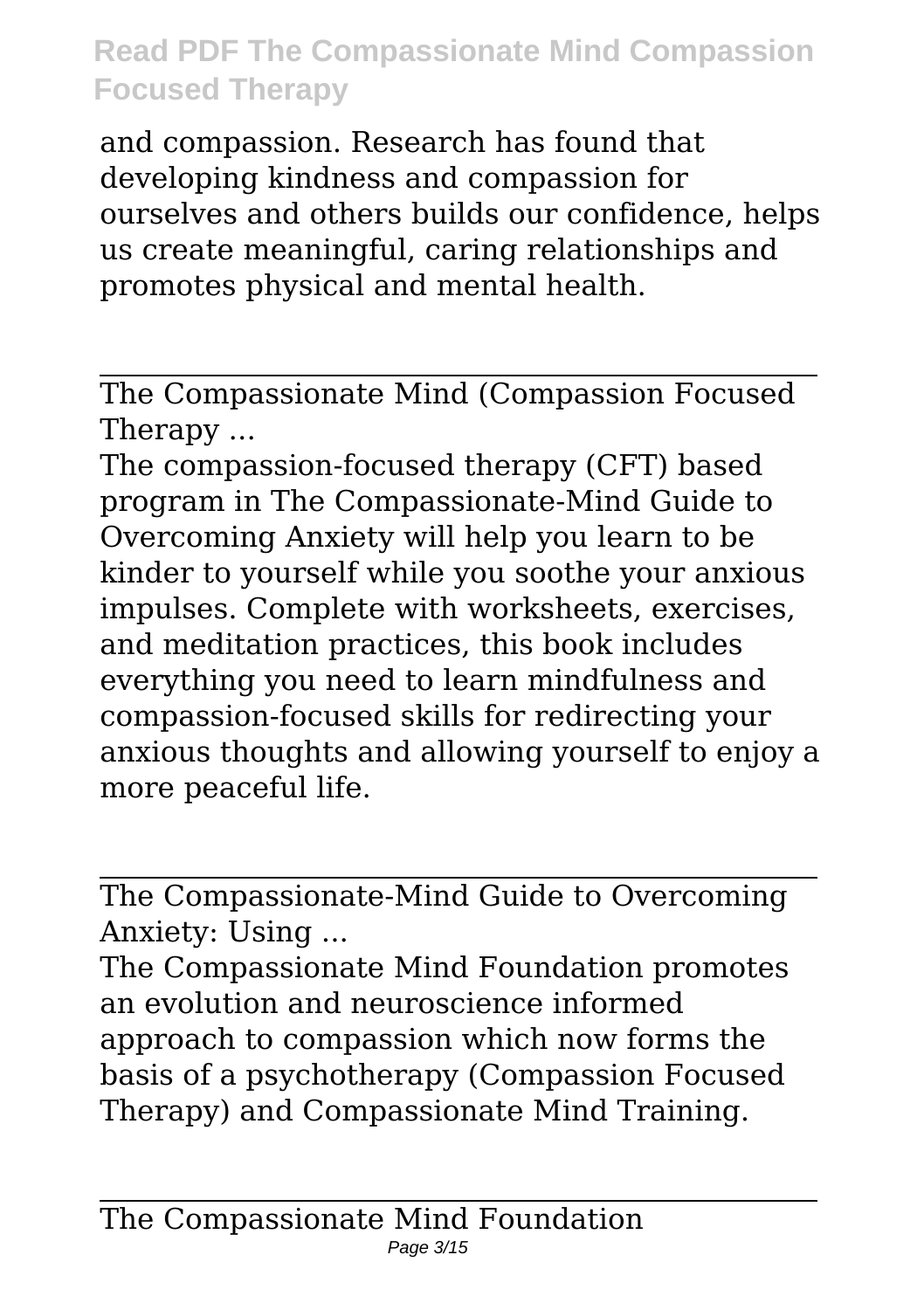Compassion-focused therapy (CFT) is an integrative psychotherapy model that focuses on the cultivation and application of compassion for both self and others. CFT integrates cognitivebehavioural therapy techniques with evolutionary, developmental and social psychology; affective neuroscience; and Buddhist psychology.

The Underpinnings of Compassion-Focused Therapy ...

You can see that a key theme here is that a compassion focus is knowledge based – illuminating the way that some of our dispositions for both compassionate and very non compassionate (cruel) behaviours are linked to the various dispositions that evolution has laid down in our brains.

The Compassionate Mind Foundation and Compassion Focused ...

Compassion-Focused Therapy Compassion-Focused Therapy (CFT) helps those who struggle with the shame and self-criticism that can result from early experiences of abuse or neglect. CFT teaches...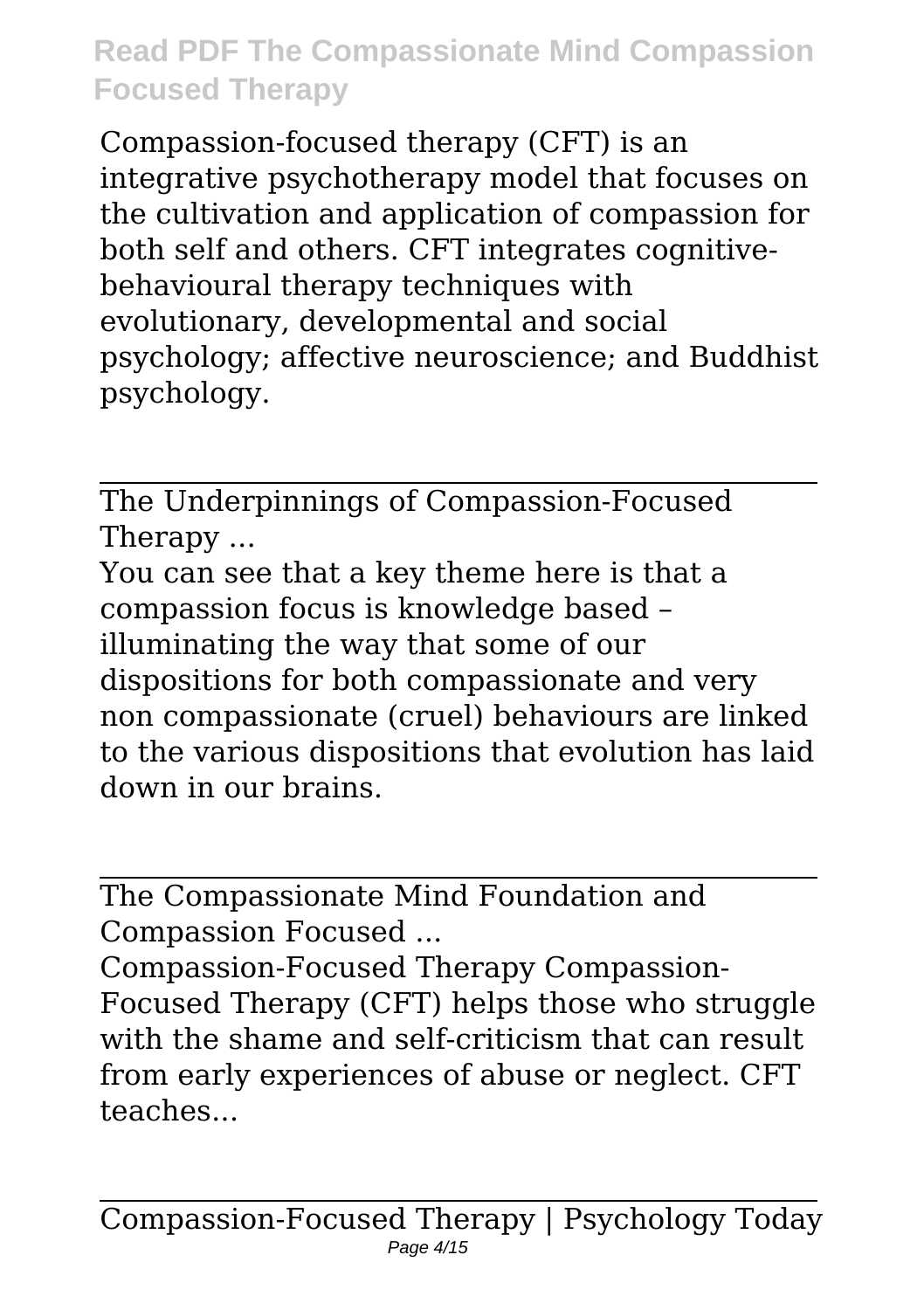10 Compassion Focused Therapy Exercises (PDF) 1. Soothing Rhythm Breathing. To practice the soothing rhythm breathing exercise, first make sure that you are sitting... 2. Simple Body Scan and Relaxation. This exercise builds on top of the soothing rhythm breathing you just read about. To... 3. ...

16 Compassion Focused Therapy Training Exercises and

The Compassionate Mind is a roadmap to compassion for the self and towards others. It is a book for those curious enough to explore their hidden potential to attain a special kind of humanness and happiness.

The Compassionate Mind Compassion Focused Therapy: Amazon ... THE COMPASSIONATE MIND FOUNDATION. Office 29, Riverside Chambers, 1 Full Street, Derby, DE1 3AF. Registered Charity (No. 1120364)

Resources - Compassionate Mind Find many great new & used options and get the best deals for The New Harbinger Compassion-Focused Therapy Ser.: The Compassionate-Mind Guide to Ending Overeating : Using Compassion-Page 5/15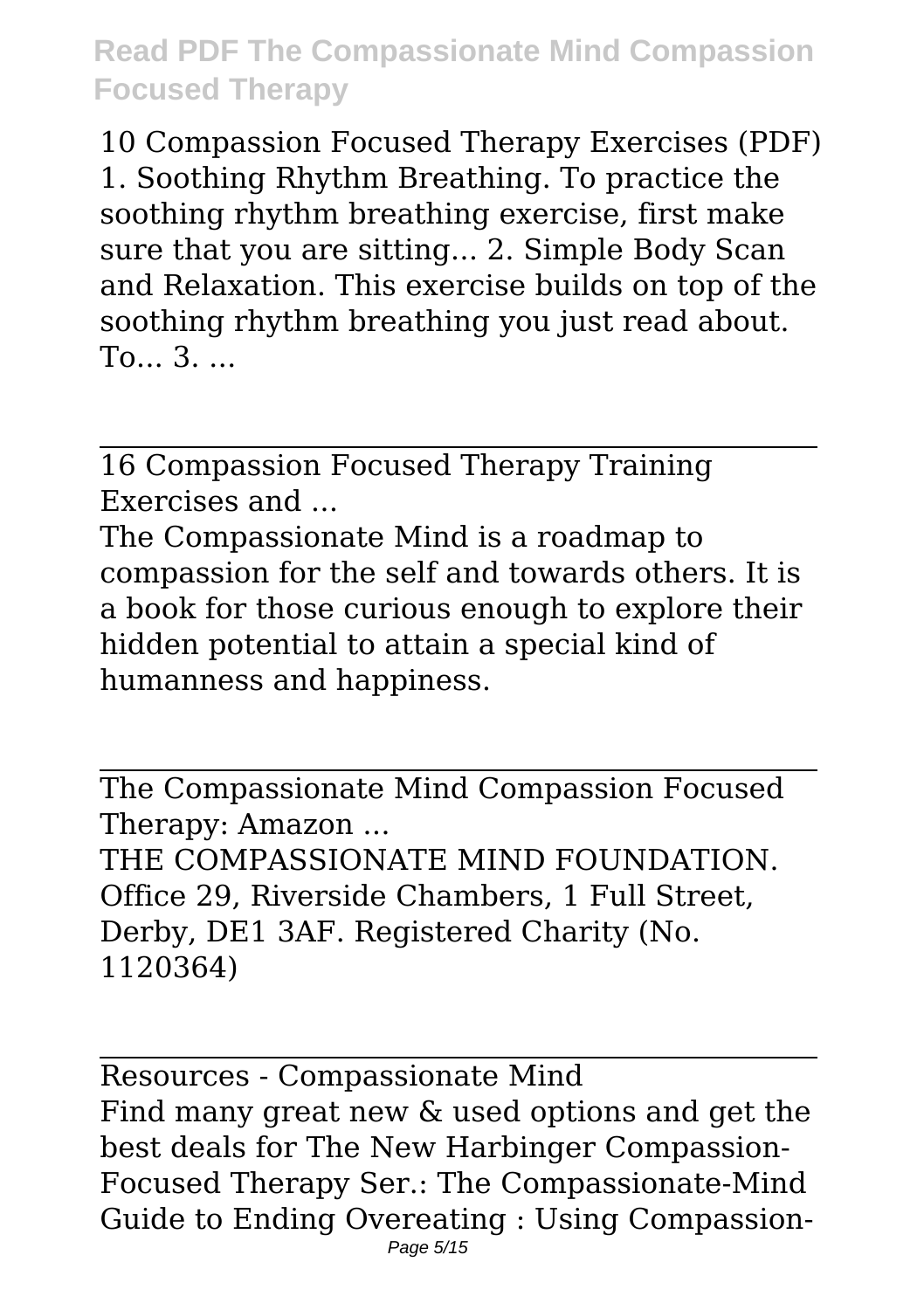Focused Therapy to Overcome Bingeing and Disordered Eating by Ken Goss (2011, Trade Paperback) at the best online prices at eBay! Free shipping for many products!

The New Harbinger Compassion-Focused Therapy Ser.: The ...

The Compassionate Mind Foundation supports thousands of clinicians around the world to develop, practice and promote Compassion Focused Therapy (CFT). In addition to delivering a number of workshops and training programmes, we provide clinicians with resources including training materials, handouts, practices and scales.

About Us | The Compassionate Mind Foundation Compassion Focused Therapy is rooted in an evolutionary model of human psychology. Participants on this course will be introduced to the difficulties that the human brain encounters as a result of its evolutionary history.

Workshops and Conferences | The Compassionate Mind Foundatio Founded by Dr. Russell Kolts, author of The Compassionate Mind Approach to Managing Your Anger, and affiliated with The Page 6/15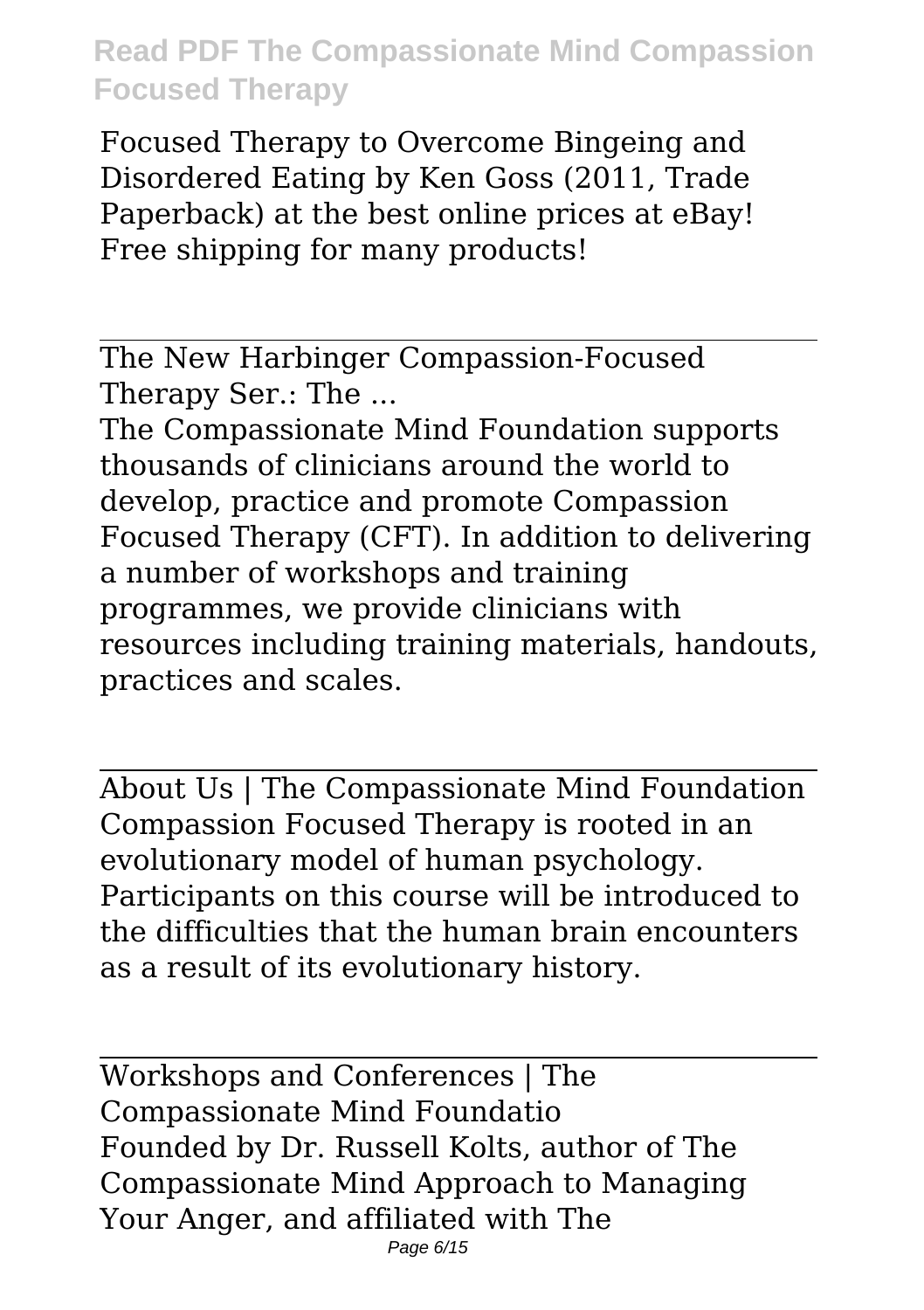Compassionate Mind Foundation, the INCMC seeks to increase the awareness and application of Compassion-Focused Therapy as an approach for working with emotional difficulties.

CompassionateMind.net - Home Paul developed Compassion Focused Therapy, which helps people use compassion as a motivation. He says compassion is not about kindness, but is about confronting the reality of life and death with wisdom, and taking beneficial action.

Audio | The Compassionate Mind Foundation Compassionate Mind Australia (CMA) is a hub for people interested in the study and application of compassion practices, and a vehicle for the promotion of courses and community events that align with our purpose.

Compassionate Mind Australia 'The Compassionate Mind' model teaches us how to work with our soothing/affiliative systems to bring balance to our affective responding, with particular emphasis given to mindfulness and the cultivation of self-compassion.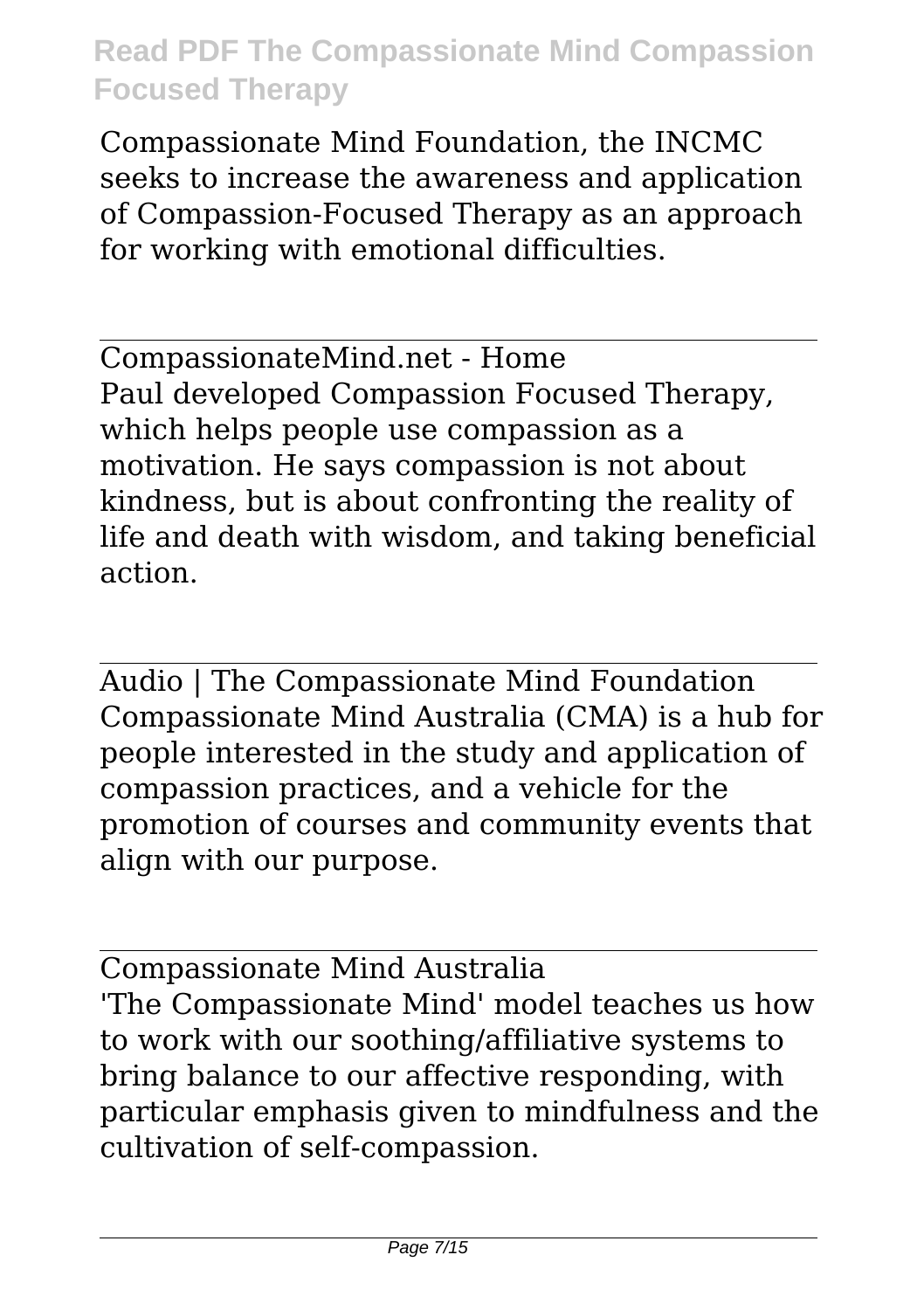Amazon.com: Customer reviews: The Compassionate Mind ...

The Compassionate-Mind Guide to Building Social Confidence: Using Compassion-Focused Therapy to Overcome Shyness and Social Anxiety (The New Harbinger Compassion-Focused Therapy Series) Paperback – April 3, 2011 by Lynne Henderson PhD (Author), Paul Gilbert PhD (Foreword) 4.2 out of 5 stars 9 ratings See all formats and editions

#### Developing a Compassionate Mind **Compassion Focused Therapy: An Introduction**

Compassionate Mind: An interview with Professor Paul Gilbert *Compassion Focused Therapy with Dr Paul Gilbert* Paul Gilbert - Compassion for the dark side Professor Paul Gilbert - Strengthening the Mind through The Power of Self-Compassion *Evolutionary Psychology, Compassion Focused Therapy \u0026 Change - Professor Paul Gilbert OBE Compassion for Voices: a tale of courage and hope* Developing Self Compassion (Guided Meditation) - Professor Paul Gilbert *Cultivating Compassion as Part of the MI Spirit through Compassionate Mind Training. Workshop Part 1: Dr. Paul Gilbert* A Compassion-Focused Approach to Self-Critical, Negative Thoughts with Dennis Tirch, PhD NEW!! Paul Gilbert talks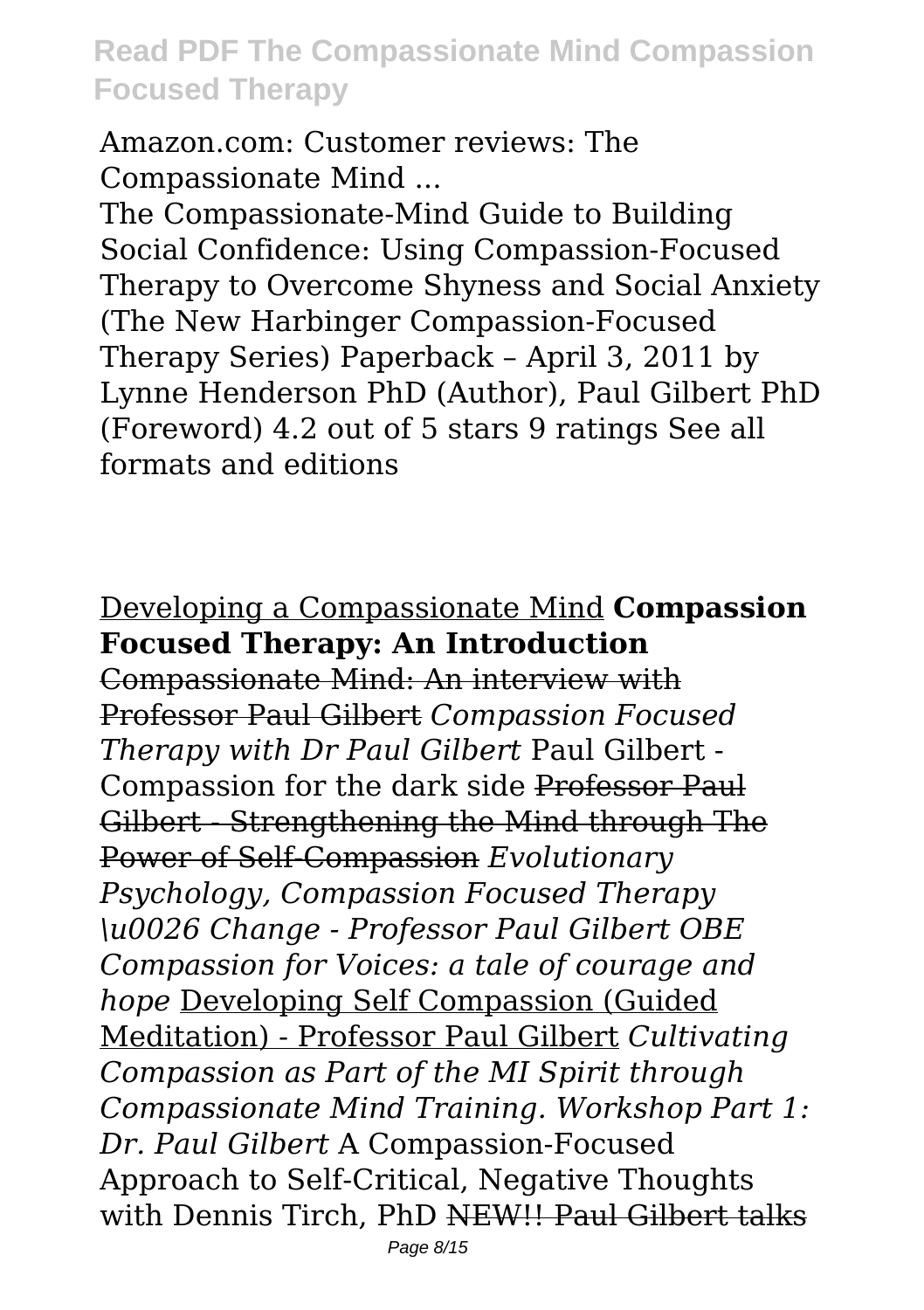about Buckethead (2020 Interview) Alfred \u0026 Shadow - A short story about emotions (education psychology health animation) How to be self compassionate in 12 steps - Mindfulness Guided Meditation for Giving \u0026 Receiving Loving Kindness (Happiness, Abundance \u0026 Healing) The Dalai Lama - Compassion is not a Sign of Weakness Guided Meditation: Non-Resistance to Suffering *Meditation with Tara Brach: Developing Self-Compassion* CFT Made Simple Intro Confidence Interview with Paul Gilbert and Rick Hanson Twenty Minute Meditation: Self-Compassion/Metta/Loving-Kindness What is COMPASSION FOCUSED THERAPY? What does COMPASSION FOCUSED THERAPY mean? *Paul Gilbert: How Mindfulness Fosters Compassion* Overcoming Shame - An EFT Tapping Session to Support Healing Toxic Shame **What is Compassion Focused Therapy (CFT)** [English audio] Paul Gilbert: Evolución, Cultura y Compasión The Conscious Perspective (#27) with Frank Yang *Compassion Fatigue: A Compassionate Mind Perspective Compassionate Letter Writing: Compassion Focused Therapy Exercise*

The Compassionate Mind Compassion Focused Learning to focus on that and develop a selfsoothing system is key to good mental health and to developing the compassionate mind. The second part of the book goes into various meditation and other techniques you can use to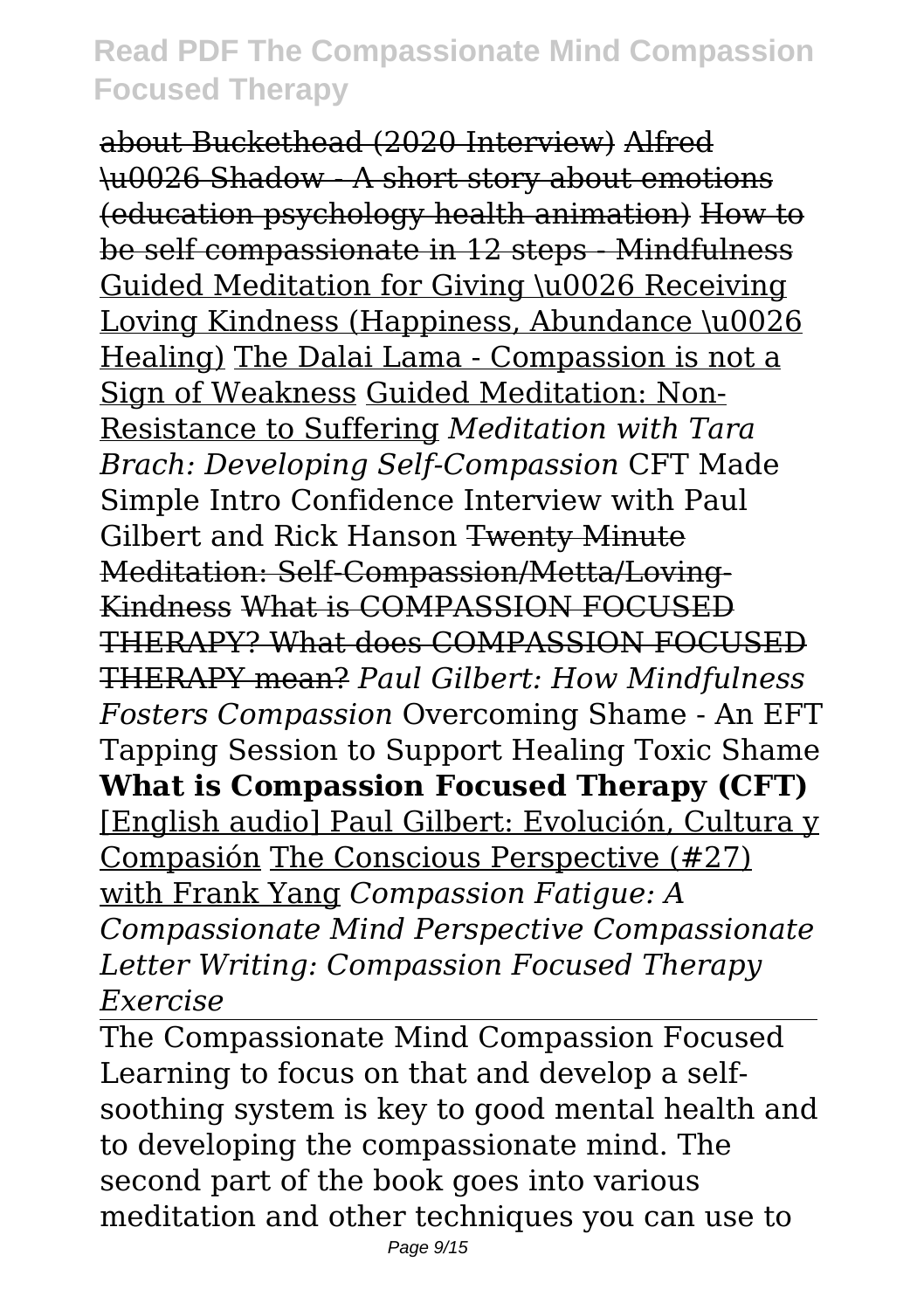calm yourself down.

The Compassionate Mind (Compassion Focused Therapy ...

The Compassionate Mind explains the evolutionary and social reasons why our brains react so readily to threats - and reveals how our brains are also hardwired to respond to kindness and compassion. Research has found that developing kindness and compassion for ourselves and others builds our confidence, helps us create meaningful, caring relationships and promotes physical and mental health.

The Compassionate Mind (Compassion Focused Therapy ...

The compassion-focused therapy (CFT) based program in The Compassionate-Mind Guide to Overcoming Anxiety will help you learn to be kinder to yourself while you soothe your anxious impulses. Complete with worksheets, exercises, and meditation practices, this book includes everything you need to learn mindfulness and compassion-focused skills for redirecting your anxious thoughts and allowing yourself to enjoy a more peaceful life.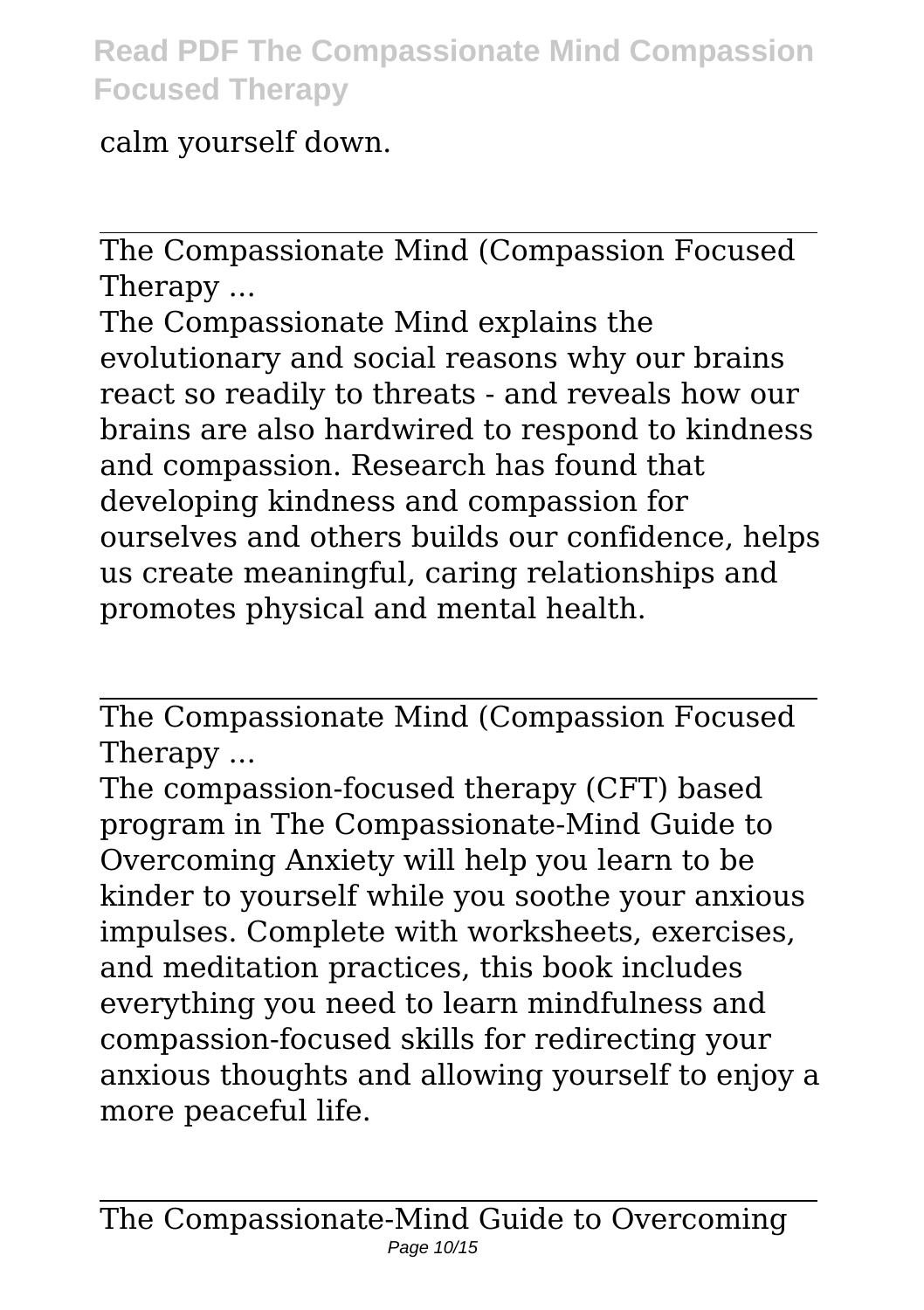Anxiety: Using ...

The Compassionate Mind Foundation promotes an evolution and neuroscience informed approach to compassion which now forms the basis of a psychotherapy (Compassion Focused Therapy) and Compassionate Mind Training.

The Compassionate Mind Foundation Compassion-focused therapy (CFT) is an integrative psychotherapy model that focuses on the cultivation and application of compassion for both self and others. CFT integrates cognitivebehavioural therapy techniques with evolutionary, developmental and social psychology; affective neuroscience; and Buddhist psychology.

The Underpinnings of Compassion-Focused Therapy ...

You can see that a key theme here is that a compassion focus is knowledge based – illuminating the way that some of our dispositions for both compassionate and very non compassionate (cruel) behaviours are linked to the various dispositions that evolution has laid down in our brains.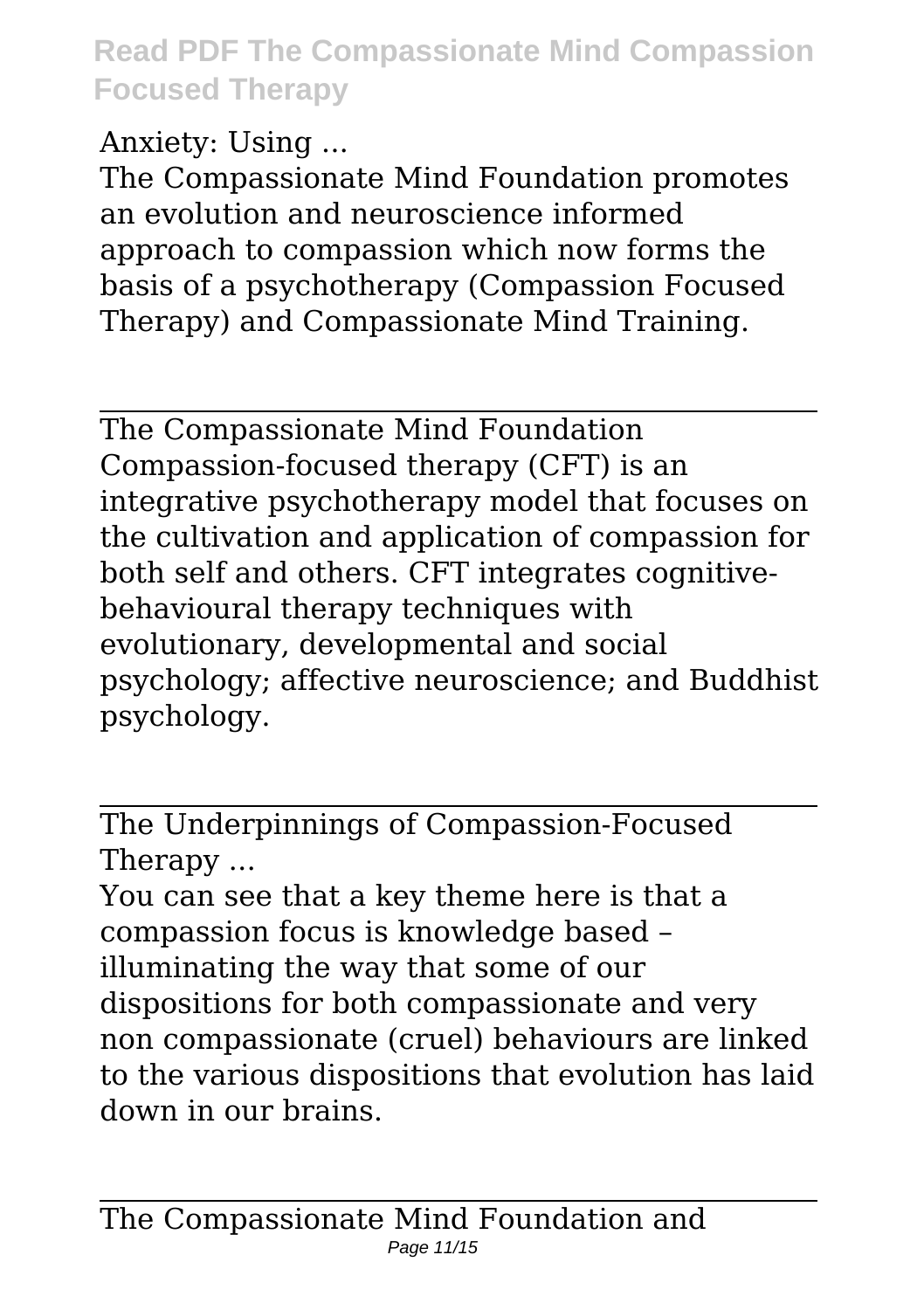Compassion Focused ...

Compassion-Focused Therapy Compassion-Focused Therapy (CFT) helps those who struggle with the shame and self-criticism that can result from early experiences of abuse or neglect. CFT teaches...

Compassion-Focused Therapy | Psychology Today 10 Compassion Focused Therapy Exercises (PDF) 1. Soothing Rhythm Breathing. To practice the soothing rhythm breathing exercise, first make sure that you are sitting... 2. Simple Body Scan and Relaxation. This exercise builds on top of the soothing rhythm breathing you just read about. To... 3. ...

16 Compassion Focused Therapy Training Exercises and ...

The Compassionate Mind is a roadmap to compassion for the self and towards others. It is a book for those curious enough to explore their hidden potential to attain a special kind of humanness and happiness.

The Compassionate Mind Compassion Focused Therapy: Amazon ... THE COMPASSIONATE MIND FOUNDATION. Office 29, Riverside Chambers, 1 Full Street, Page 12/15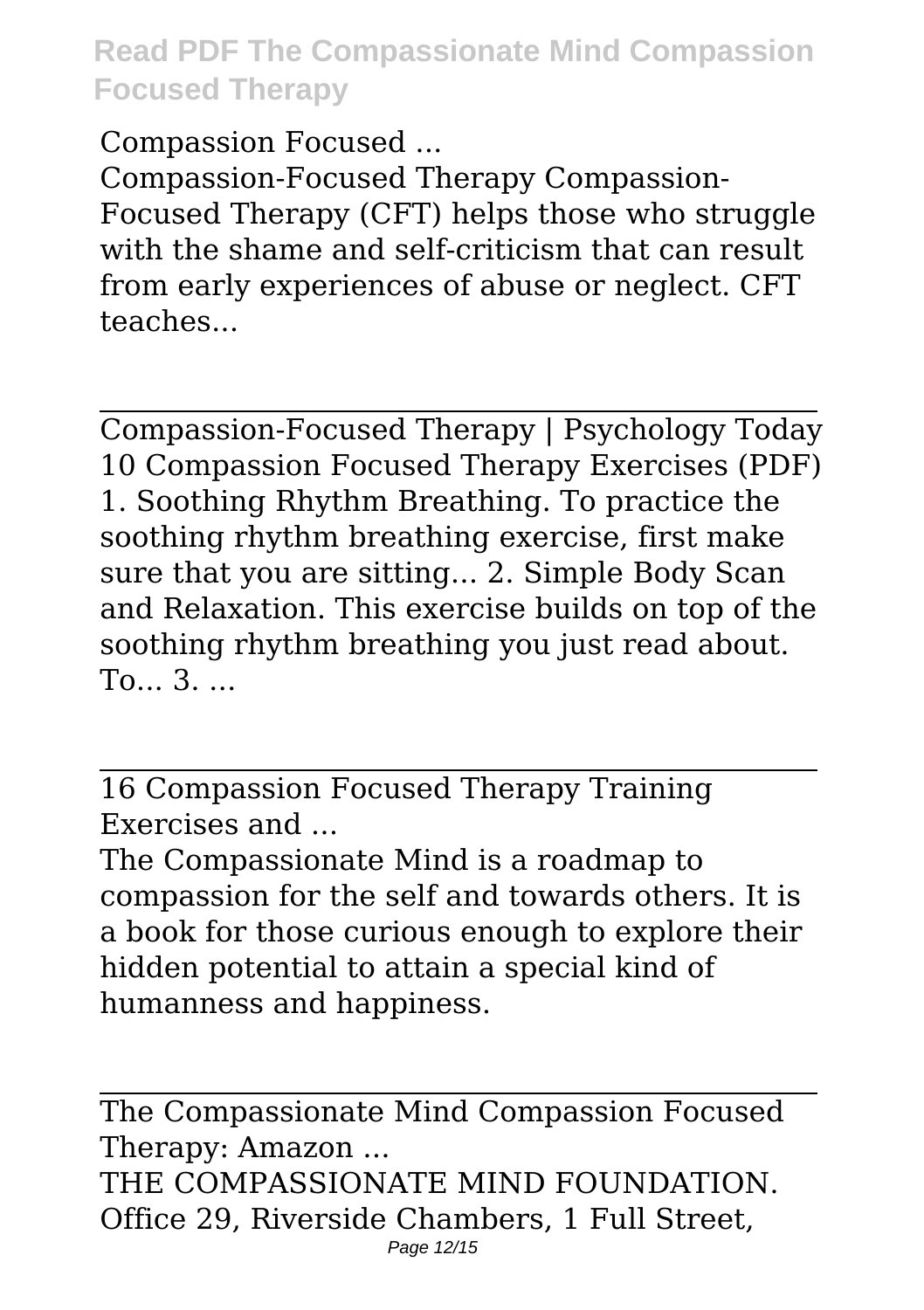Derby, DE1 3AF. Registered Charity (No. 1120364)

Resources - Compassionate Mind Find many great new & used options and get the best deals for The New Harbinger Compassion-Focused Therapy Ser.: The Compassionate-Mind Guide to Ending Overeating : Using Compassion-Focused Therapy to Overcome Bingeing and Disordered Eating by Ken Goss (2011, Trade Paperback) at the best online prices at eBay! Free shipping for many products!

The New Harbinger Compassion-Focused Therapy Ser.: The ...

The Compassionate Mind Foundation supports thousands of clinicians around the world to develop, practice and promote Compassion Focused Therapy (CFT). In addition to delivering a number of workshops and training programmes, we provide clinicians with resources including training materials, handouts, practices and scales.

About Us | The Compassionate Mind Foundation Compassion Focused Therapy is rooted in an evolutionary model of human psychology. Participants on this course will be introduced to Page 13/15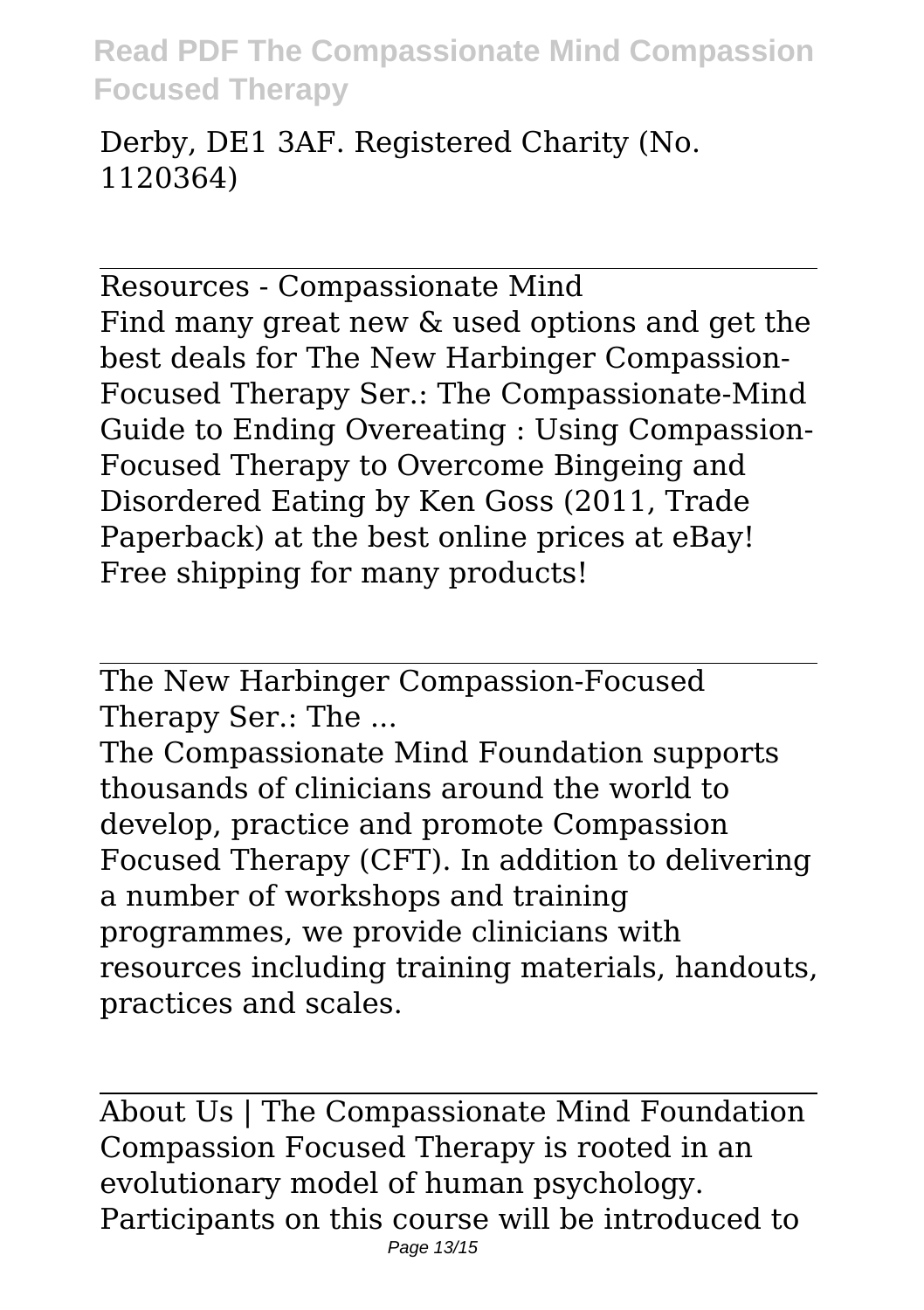the difficulties that the human brain encounters as a result of its evolutionary history.

Workshops and Conferences | The Compassionate Mind Foundatio Founded by Dr. Russell Kolts, author of The Compassionate Mind Approach to Managing Your Anger, and affiliated with The Compassionate Mind Foundation, the INCMC seeks to increase the awareness and application of Compassion-Focused Therapy as an approach for working with emotional difficulties.

CompassionateMind.net - Home Paul developed Compassion Focused Therapy, which helps people use compassion as a motivation. He says compassion is not about kindness, but is about confronting the reality of life and death with wisdom, and taking beneficial action.

Audio | The Compassionate Mind Foundation Compassionate Mind Australia (CMA) is a hub for people interested in the study and application of compassion practices, and a vehicle for the promotion of courses and community events that align with our purpose.